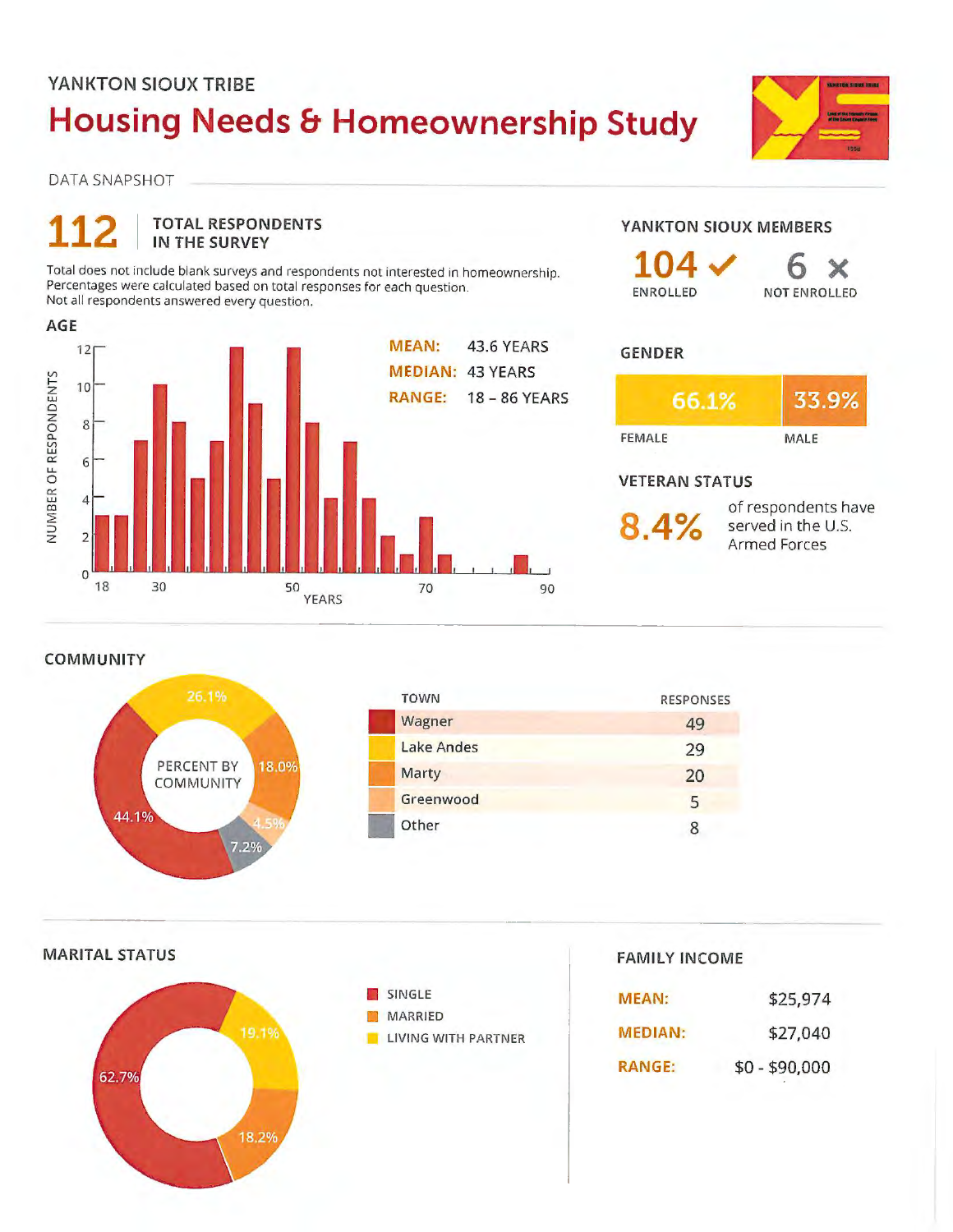#### **BIGGEST BARRIERS TO HOMEOWNERSHIP (RESPONDENT CAN CHOOSE UP TO 3)\***



\*Multiple-answer question. Percentages add up to more than 100%.

#### **PERCEPTION OF EASE IN GETTING A MORTGAGE**





2 3 4 s 6

NUMBER OF BEDROOMS

#### **PREFERRED TYPE OF HOME**

**PERCEPTION OF REASONABLE** 

think 0-2% is a

think 3-5% is a

reasonable interest rate

reasonable interest rate

are "uncertain" as to what a reasonable interest rate would be

**INTEREST RATE** 

**25.5%** 

**21.8%** 

**43.6%** 

**57.6%** 

want to live in a singlefamily traditional construction home

#### **NEED FOR HANDICAP-ACCESSIBLE**

**35.5%** would need handicap-

#### **DESIRED NUMBER OF BATHROOMS**

75.9% **preferred two** 

Vl I-z

z 0 a..

a:: u. 0

amr

0

1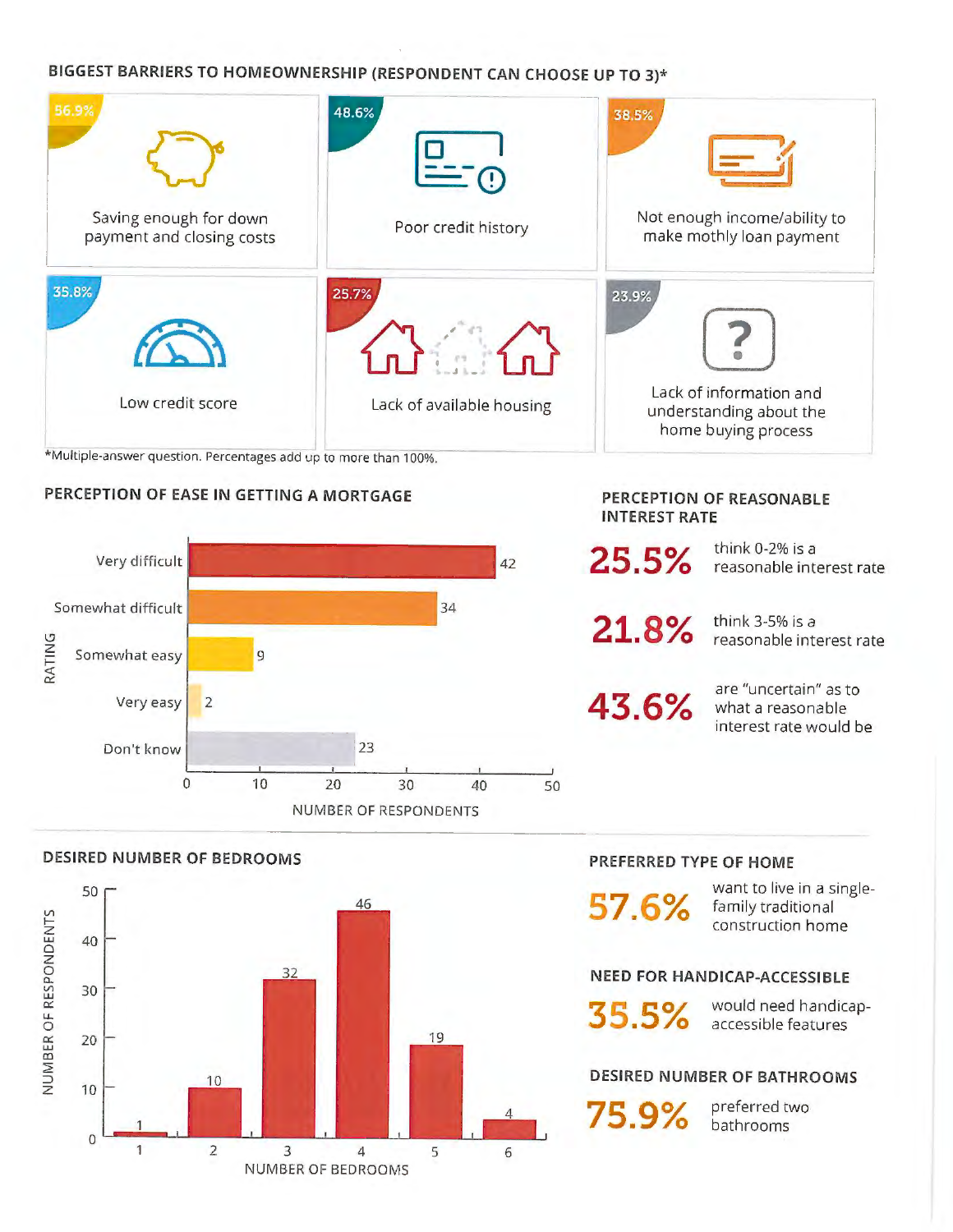#### **CURRENT HOUSING STATUS**

|                                                           |    | <b>RESPONSES</b> |
|-----------------------------------------------------------|----|------------------|
| <b>RENT:</b>                                              | 59 | $(54.6\%)$       |
| OWN:                                                      |    | 22 (20.4%)       |
| <b>LIVE WITH</b><br><b>FAMILY/FRIEND:</b><br>(NO PAYMENT) |    | 18 (16.7%)       |
| <b>RENT WITH</b><br><b>FAMILY/FRIENDS:</b>                |    | $5(4.6\%)$       |
| <b>UNHOUSED:</b>                                          |    | $2(1.9\%)$       |
| <b>OWN WITH</b><br><b>FAMILY/FRIENDS:</b>                 |    | $2(1.9\%)$       |

#### **TOTAL NUMBER OF PEOPLE IN CURRENT UNIT**

| <b>MEAN:</b>   | 4.7 PEOPLE      |
|----------------|-----------------|
| <b>MEDIAN:</b> | 4 PEOPLE        |
| <b>RANGE:</b>  | $1 - 13$ PEOPLE |

#### **JOB STATUS\***

|                            |    | <b>SELF RESPONSES</b> |   | <b>SPOUSE RESPONSES</b> |
|----------------------------|----|-----------------------|---|-------------------------|
| <b>Permanent Full Time</b> | 59 | $(53.6\%)$            |   | 17 (41.5%)              |
| <b>Permanent Part Time</b> |    | $(6.4\%)$             |   | 3(7.3%)                 |
| <b>Temporary Full Time</b> |    | $5(4.5\%)$            |   | $(2.4\%)$               |
| <b>Temporary Part Time</b> | 7  | $(6.4\%)$             |   | $2(4.9\%)$              |
| Unemployed                 |    | 24 (21.8%)            |   | 15 (36.6%)              |
| <b>Retired</b>             |    | 5(4.5%)               |   | $2(4.9\%)$              |
| <b>Disabled</b>            | 7  | $(6.4\%)$             |   | 3(7.3%)                 |
| Student                    |    | $3(2.7\%)$            | 0 | $(0\%)$                 |

\*Multiple-answer question. Percentages add up to more than 100%.

#### **ANTICIPATED TIME UNTIL RETIREMENT**

|                   | <b>RESPONSES</b> |            |
|-------------------|------------------|------------|
| Within 1 year     |                  | $3(3.2\%)$ |
| Within 2-5 years  |                  | 7(7.5%)    |
| Within 6-10 years |                  | 7(7.5%)    |
| Over 10 years     |                  | 76 (81.7%) |

### RESPONSES **44.6%**  OF RESPONDENTS **ARE TRIBAL EMPLOYEES**

# **77.5%**

purchasing a home in a new YST development

are interested in

**22.6%** ever tried to purchase a home

**AMONG THOSE WHO TRIED TO PURCHASE A HOME:** 



**37.5%** were unable to

**AMONG THOSE WHO WERE UNABLE TO BUY A HOME:** 



**44.4% could not get a** loan/financing

**44.4%**  did not have enough down payment money

#### **TOP REASONS TO PURCHASE A HOME IN A YST HOUSING DEVELOPMENT (RESPONDENT CAN CHOOSE UP TO 3)\***

|                                                                          |    | <b>RESPONSES</b> |
|--------------------------------------------------------------------------|----|------------------|
| Safe home and community                                                  | 60 | $(56.1\%)$       |
| Financial benefit of owning own home                                     |    | 57 (53.3%)       |
| Ability to design home (exterior and interior)                           | 39 | $(36.4\%)$       |
| <b>Flexible home plans</b>                                               | 33 | $(30.8\%)$       |
| Lots available to build a home                                           | 28 | (26.2%)          |
| Close to work                                                            |    | 27 (25.2%)       |
| Close to grocery store/ shopping                                         |    | 23 (21.5%)       |
| Lower infrastructure/ utility hook-up costs                              |    | 22 (20.6%)       |
| Close to health care facility                                            |    | 22 (20.6%)       |
| Streets, sidewalks and streetlights                                      |    | 18 (16.8%)       |
| distribution for the communications control that the control of the con- |    |                  |

\*Multiple-answer question. Percentages add up to more than 100%.

### **HOW EASY IS IT TO FIND AFFORDABLE, QUALITY HOUSING TO BUY ON THE RESERVATION?**



|                      | RESPUNSES |
|----------------------|-----------|
| Very easy            |           |
| Somewhat easy        | 6         |
| Somewhat challenging | 37        |
| Very challenging     |           |

RESPONSES